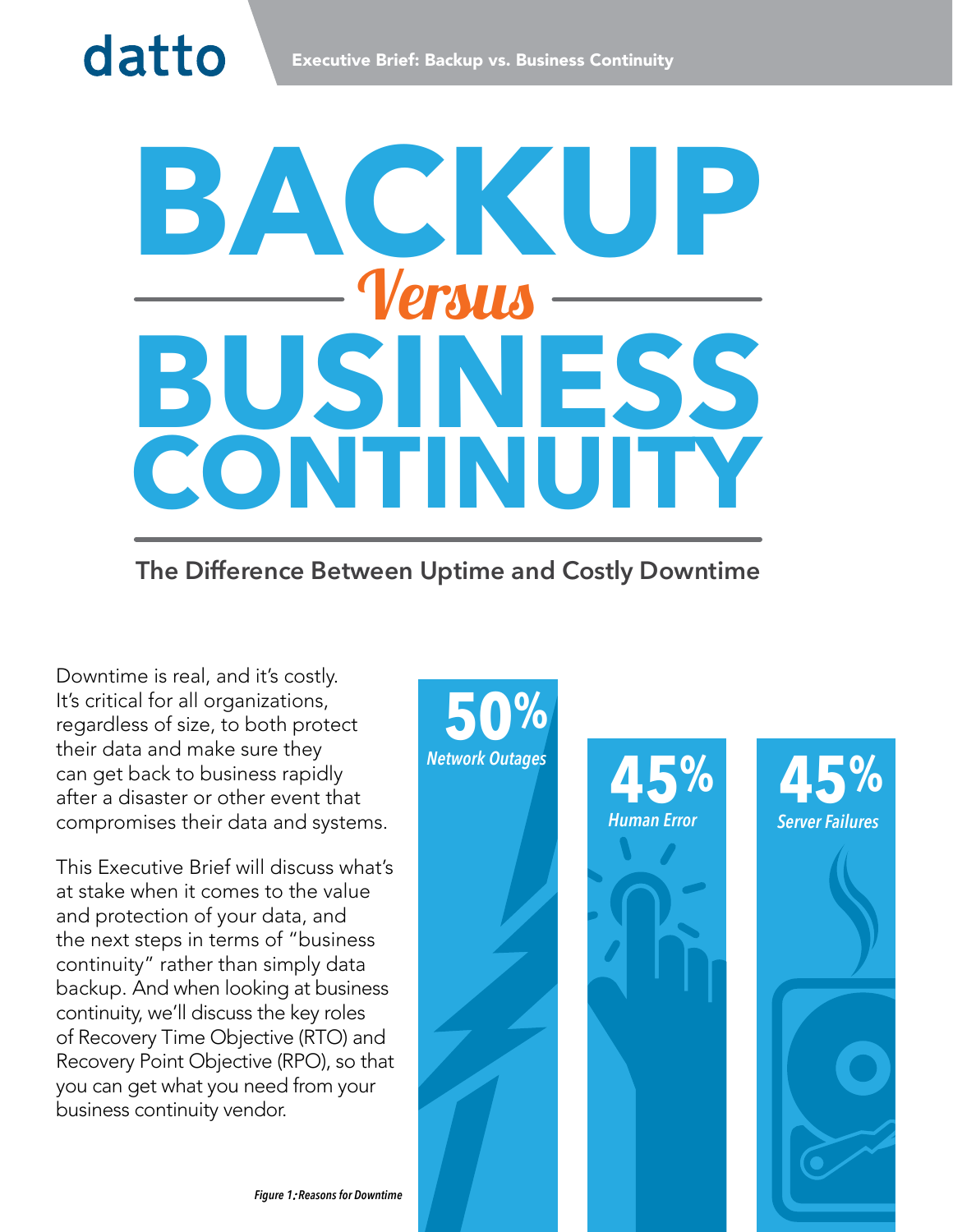# datto

# **Cost of Downtime**

Downtime costs a staggering \$163,674 per hour, according to research by the Aberdeen Group.<sup>1</sup> Of course, the exact cost depend on company size, less for small companies and more for larger. The numbers speak for themselves: you need to plan for downtime.

# **Causes of Downtime**

As it turns out, businesses should be more wary of their own employees than of natural disasters. Although hurricanes, tornadoes, and the like do their fair share of damage, research shows that natural disasters account for just 10 percent of downtime.2 The leading culprits? Network outages and human error. (See Figure 1.) And when you look at the cause of downtime by data volume alone, the No. 1 culprit is human error, at 58 percent. Wow! (See Figure 2.)3

# **What's at Stake?**

Two-and-a-half quintillion bytes of data are generated daily. And 90 percent of the total data in existence was created within the last two years.4 Consider all the servers, desktops, and laptops that the typical business must manage. It all adds up to a lot of data to protect.

A staggering 75 percent of SMBs possess no disaster recovery plan, and only 25 percent are "extremely confident" that they can restore data in the case of an event that destroys their data.<sup>5</sup> And 50 percent of SMBs back up less than 60 percent of their data. The remaining 40 percent? No protection whatsoever.<sup>6</sup>

How much does this cost? Plenty. Thirty-five percent of SMBs lost as much as \$500,000 over the past three years due to downtime. Five percent lost up to \$1 million. And three percent lost more than \$1 million.<sup>7</sup> (See Figure 3.)

## **When Disaster Strikes**

When disaster strikes, businesses must scramble. And the clock is ticking while they attempt to retrieve important data. According to IDC, it takes, on average, seven hours to resume normal operations after a data loss incident, with 18 percent of IT managers saying that it takes 11 to 24 hours, or even longer.<sup>8</sup>

The Aberdeen Group came up with comparable numbers when it compared best-in-class companies with average and "laggards" in the matter of data backups. Multiply even the average amount of time it takes to recover from a downtime event (5.18 hours) times the average cost of downtime, and you've got a whopping bill to pay by any standard. (See Figure 4.)

Small wonder that 40 percent of all businesses close their doors permanently after a disaster, according to the Federal Emergency Management Agency (FEMA). Similar statistics from the U.S. Small Business Administration (SBA) indicate that more than 90 percent of businesses fail within two years after being struck by a disaster.

|                           | "Large-Volume<br>Data" sites | All others |
|---------------------------|------------------------------|------------|
| Network outages           | 42%                          | 53%        |
| <b>Human Errors</b>       | 58%                          | 44%        |
| Server failures           | 44%                          | 46%        |
| Storage failures          | 45%                          | 44%        |
| <b>Application errors</b> | 37%                          | 33%        |
| Power outages             | 13%                          | 28%        |
| Usage spikes/surges       | 19%                          | 15%        |

#### *Figure 2: Downtime by data volume*

|                                      | < 1,000 | 1,000 to<br>10,000 | >10,000 |
|--------------------------------------|---------|--------------------|---------|
| No costs incurred                    | 17%     | 20%                | 8%      |
| $<$ \$500,000                        | 35%     | 39%                | 29%     |
| Between \$500,000<br>and \$1 million | 5%      | 9%                 | 8%      |
| $>$ \$1 million                      | 3%      | 3%                 | 10%     |
| Don't know/unsure                    | 24%     | 29%                | 46%     |

#### *Figure 3: Total cost of downtime*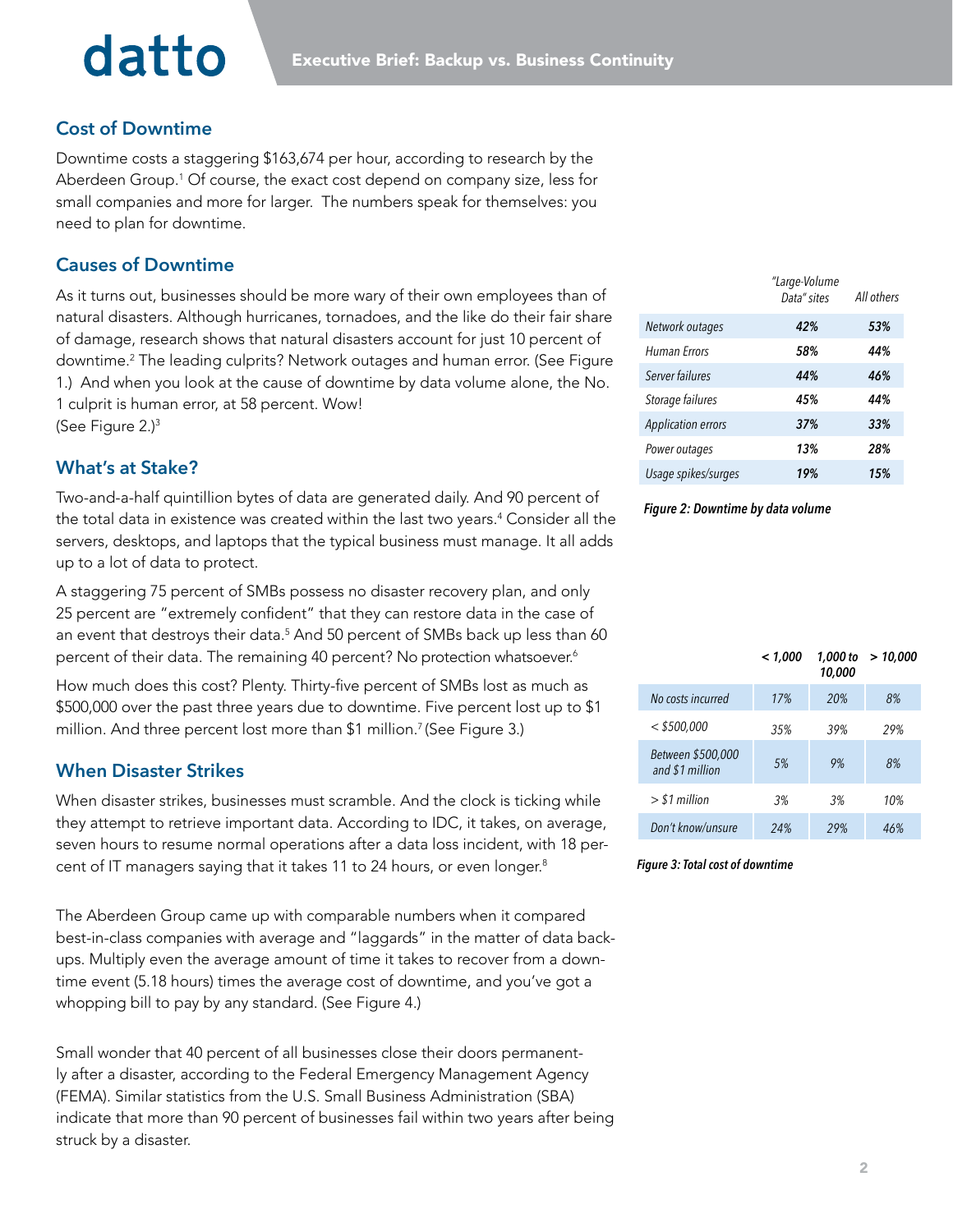# datto

|                                                           | <b>Best in Class</b> | Average     | Laggard    |
|-----------------------------------------------------------|----------------------|-------------|------------|
| Number of downtime incidents<br>in past 12 months         | 0.56                 | 2.26        | 3.92       |
| Average amount of downtime<br>per event in last 12 months | $0.16$ hrs.          | $1.49$ hrs. | 17.82 hrs. |
| Longest downtime event                                    | $0.21$ hrs.          | 4.78 hrs.   | 43.71 hrs. |
| Critical application availability                         | 99.90%               | 99.62%      | 99.58%     |
| Length of time to recover<br>from last downtime event     | 1.13 hrs.            | 5.18 hrs.   | 27.11 hrs. |

#### *Figure 4: Downtime figures for SMBs in the case of data loss*

What are SMBs doing to protect themselves? Sixty-one percent still ship tapes off to a storage facility or another office—a surprising number, considering that this is a technology that is more than four decades old, and the processes for saving data to tape, removing it to a remote location, and retrieving it in case recovery is needed are extremely cumbersome. Thirteen percent don't do anything at all. But, interestingly enough, 19 percent are already using some sort of cloud-based data backup.10

## **Traditional Backup vs. Business Continuity**

Although overlapping, these terms represent uniquely different mindsets when it comes to data protection.

Data backup answers the questions: is my data safe? Can I get it back in case of a failure?

Business continuity, on the other hand, involves thinking about the business at a higher level, and asks: how quickly can I get my business operating again in case of system failure?

Data backup is a good first step. But in case of failure, you have to get that data back and restore it quickly enough so your business doesn't suffer. For example, if your server dies—and remember, hardware failure is the No. 1 cause of lost data—you wouldn't be able to quickly get back to work if you only had file-level backup. For you to start working again, your server would need to be replaced, all software re-installed, data re-installed and then the whole system would need to be configured with your settings and preferences. This process could take hours or even days—and in the meantime, your users can't get their jobs done.

If you've planned for business continuity, however, you've thought of all these things. You've thought in terms of Recovery Time Objective (RTO), and Recovery Point Objective (RPO).

RTO (Recovery Time Objective): The duration of time within which a business must be restored after a disaster or disruption to avoid unacceptable consequences associated with a break in business continuity.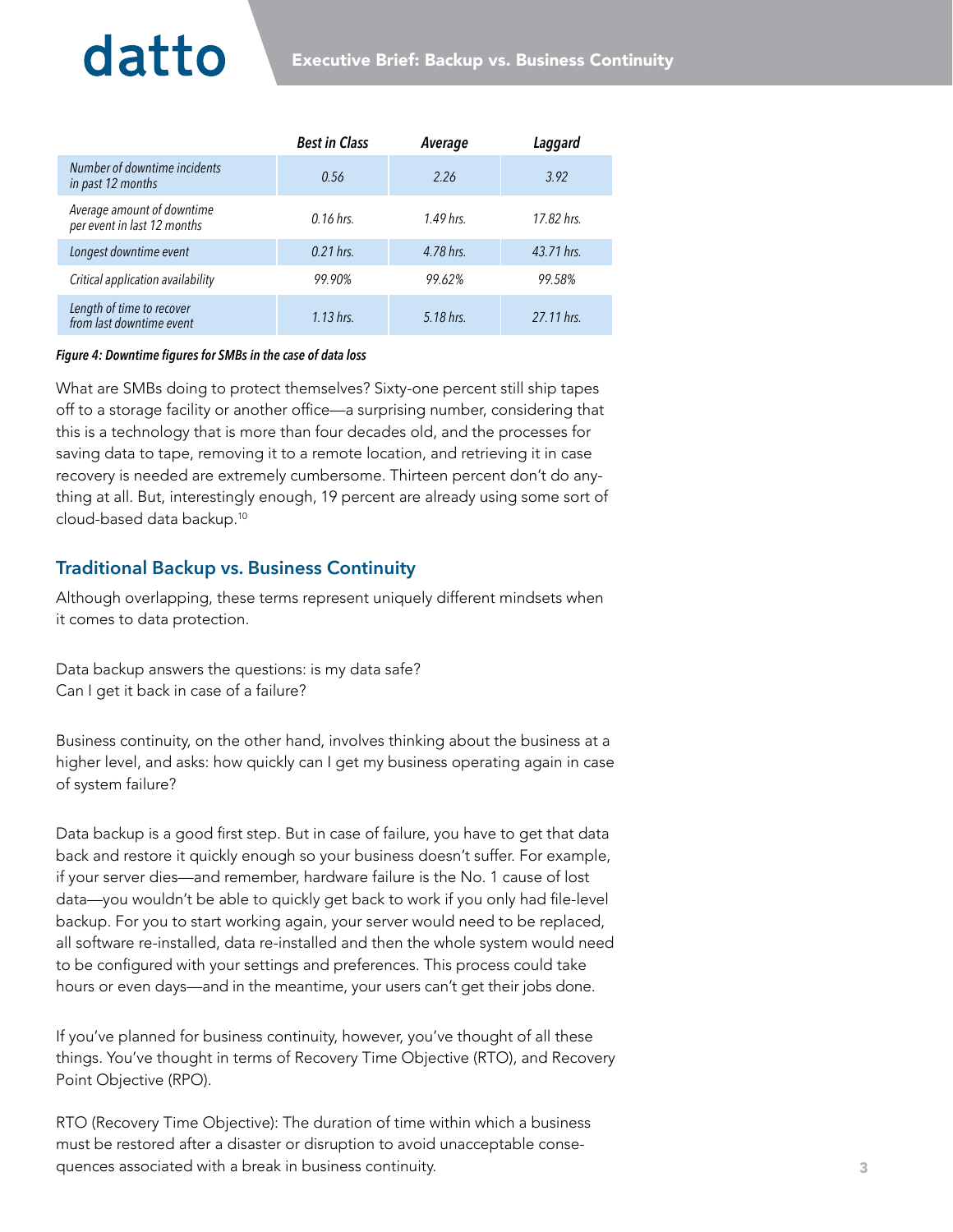# datto

RPO (Recovery Point Objective): The maximum tolerable period of time in which data might be lost due to a disaster.

By calculating your desired RTO, you have determined the maximum time that you can be without your data before your business gets into serious trouble. Alternatively, by specifying the RPO, you know how often you need to perform backups, because you know how much data you can afford to lose without damaging your business. You may have an RTO of a day, and an RPO of an hour. Or your RTO might be measured in hours and your RPO in minutes. It's all up to you and what your business requires. But calculating these numbers will help you understand what type of data backup solution you need (See Figure 5).



*Figure 5: The difference between RPO and RTO*

Once you determine your RPO and RTO, it's time to calculate how much downtime and lost data will actually cost you. Add the average per-hour wage, the per-hour overhead, and the per-hour revenue numbers and you have how much a data loss will cost you:

- How many employees would be affected if critical data were unavailable?
- What is the average wage of the affected employee (per hour)?
- What is the per-hour overhead cost of the affected employees?
- How much revenue would be lost per hour as a result of the unavailability of data?

Given that funding and budget constraints can be the top challenge (43 percent) for a business to implement a business continuity solution, calculating your RTO will give you the financial validation needed to justify its purchase and maintenance.10 Calculating the real costs associated with data loss gives SMBs a better understanding of the risks relating to business failure.

## **What to Look for in a Business Continuity Vendor**

When comparing vendors for a backup solution, SMBs say that reliability (33 percent) and price (29 percent) top the list of factors that drive their choices. But

#### Image Versus File-Only Backup for Business Continuity

There are two well-known types of backup solutions: file- and image-based. A file-based backup does exactly what it sounds like: you choose which files you want to back up, and those files are saved, to an on-site device or to the cloud, whichever type of solution you have chosen. But only the files you choose are saved. What if you forget to save a key file?

Image-based backup, on the other hand, captures an image of your data in its environment. Thus you have exact replications of what is stored on a server—including the operating system, all configurations and settings, and your preferences. If a server goes down, you can restore it in seconds or minutes, rather than the hours or days it would take to requisition a new server, and install and configure the operating system.